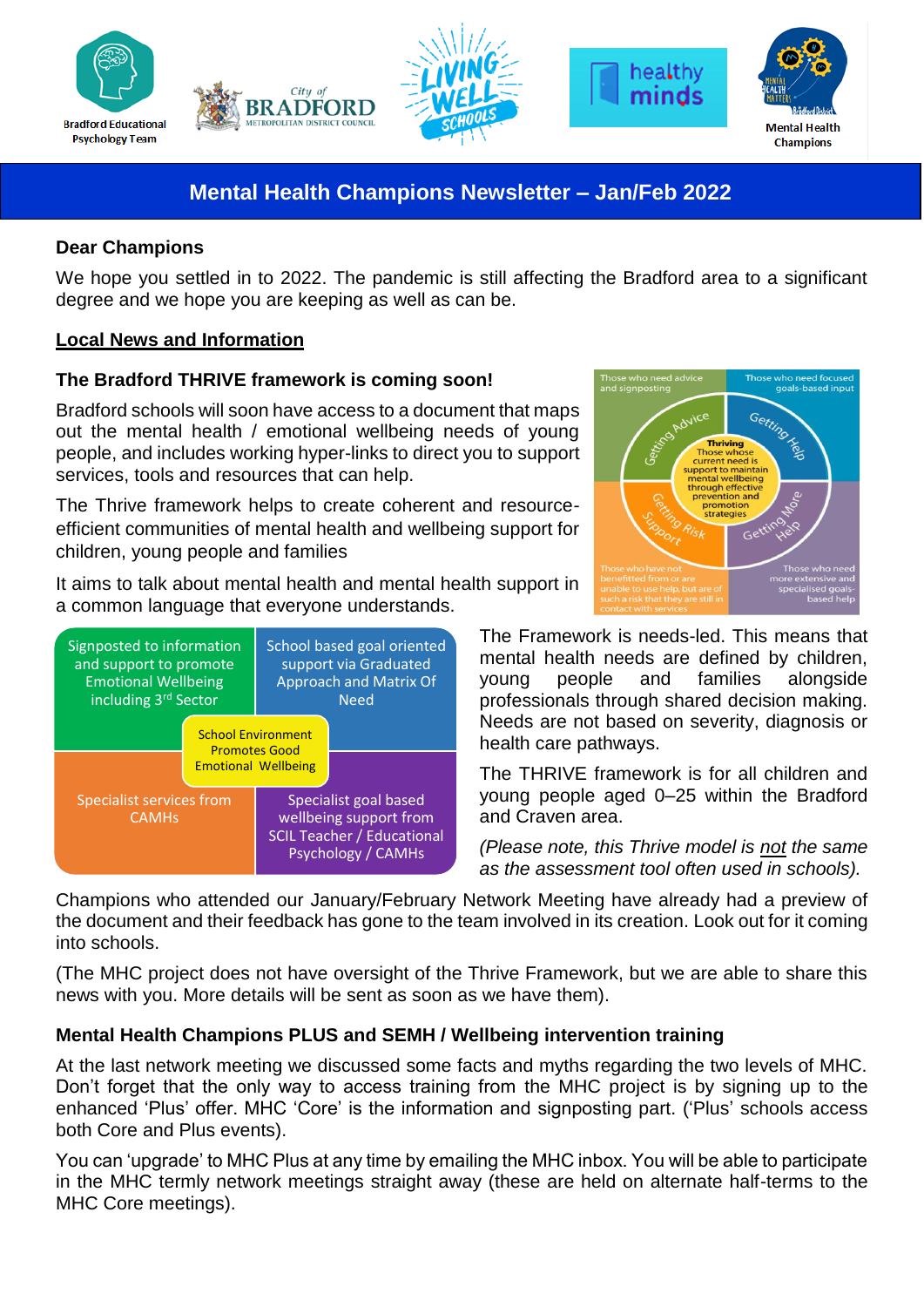







### **One of the differences between MHC** *Core* **and MHC** *Plus* **is the commitment to developing whole-school practice around mental health and emotional well-being. Therefore, it is vital that individual Champions agree their decision to join MHC Plus with their school's SLT, who will need to be on board with the expectations of being a 'Plus' school.**

Schools who are already MHC Plus, or who are involved in the Bradford Healthy Minds Chartermark, or the Bradford version of the DfE Senior Mental Health Leads in Schools programme are also able to access further training, which is additional to the training provided at MHC Plus Network Meetings.

Arrangements are still being finalised and *MHC Plus schools will receive more information from Sophie soon,* but eligible schools will be able to access training *and* follow-up support for one or more members of staff to learn about one of four\* whole-school interventions relating to SEMH. These are likely to be:

- Zones of Regulation
- Emotion Coaching
- **Mindfulness**
- Restorative Practice

*\*The original plan was to offer six options; we hope to be able to offer the additional ones from September*

**Please note** that schools who have only been MHC Core up until now and would like to **upgrade to MHC Plus** will need to wait until the next cycle (Autumn 2022) to access the additional SEMH intervention training. This is because 'Plus' schools have already been asked to complete an audit of SEMH provision and begin action planning, which is a condition of being a 'Plus' school and accessing this training. (Schools upgrading now will still be able to access the ordinary Network Meeting training sessions for MHC Plus until then).

# **National news**

# **Place2Be's Children's Mental Health Week**

Place2Be is a children's mental health charity with over 25 years' experience working with pupils, families and staff in UK schools. ([https://www.place2be.org.uk/\)](https://www.place2be.org.uk/)

They have a dedicated Children's Mental Health Week which is taking place on 7-13 February 2022. This year's theme is 'Growing Together'. Click on the dedicated website for ideas and resources. <https://www.childrensmentalhealthweek.org.uk/>

Youth in Mind in Bradford are also running free events for school during this week: See the page on Bradford Schools Online here: [https://bso.bradford.gov.uk/news/20647-childrens-mental-health](https://bso.bradford.gov.uk/news/20647-childrens-mental-health-week-2022---free-webinars-available)[week-2022---free-webinars-available](https://bso.bradford.gov.uk/news/20647-childrens-mental-health-week-2022---free-webinars-available)

#### **NCMD child suicide report**

This report draws on data from the [National Child Mortality Database \(NCMD\)](https://www.ncmd.info/2021/10/14/child-suicide-report/) to identify the common characteristics of children and young people who die by suicide, investigate factors associated with these deaths and pull out recommendations for service providers and policymakers.

Key findings in brief:

 Child suicide is not limited to certain groups; rates of suicide were similar across all areas, and regions in England, including urban and rural environments, and across deprived and affluent neighbourhoods.